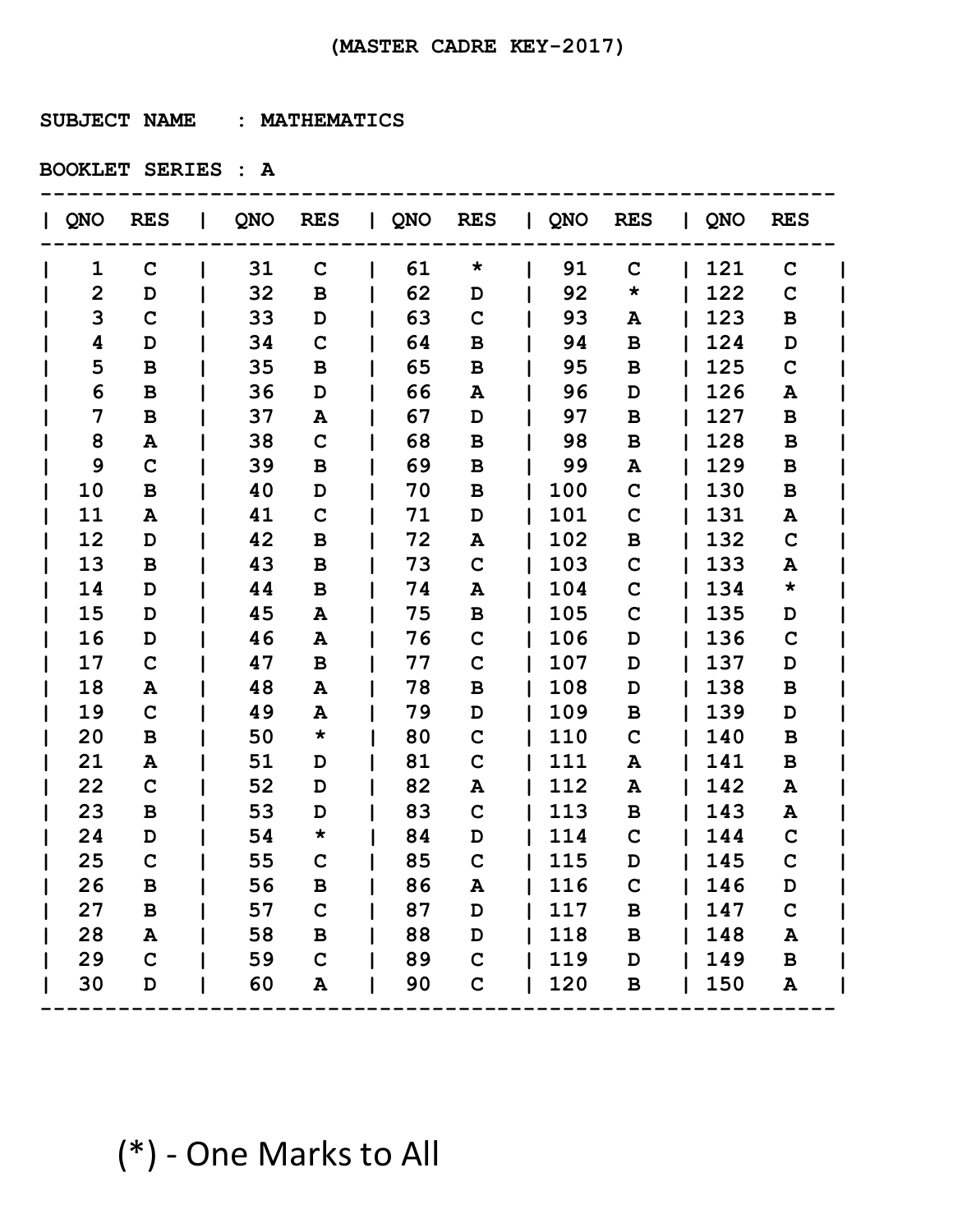**SUBJECT NAME : MATHEMATICS**

**BOOKLET SERIES : B**

| QNO          | <b>RES</b>  |    | QNO RES      | QNO RES |             | QNO RES |             | QNO | <b>RES</b>   |  |
|--------------|-------------|----|--------------|---------|-------------|---------|-------------|-----|--------------|--|
| 1            | D           | 31 | $\mathbf C$  | 61      | A           | 91      | B           | 121 | $\mathbf C$  |  |
| $\mathbf{2}$ | $\mathbf C$ | 32 | B            | 62      | B           | 92      | D           | 122 | D            |  |
| 3            | B           | 33 | В            | 63      | B           | 93      | $\mathbf C$ | 123 | B            |  |
| 4            | D           | 34 | A            | 64      | D           | 94      | Α           | 124 | B            |  |
| 5            | A           | 35 | D            | 65      | B           | 95      | $\mathbf B$ | 125 | B            |  |
| 6            | $\mathbf C$ | 36 | B            | 66      | B           | 96      | B           | 126 | A            |  |
| 7            | $\mathbf B$ | 37 | B            | 67      | A           | 97      | $\mathbf B$ | 127 | $\mathbf C$  |  |
| 8            | D           | 38 | В            | 68      | C           | 98      | B           | 128 | B            |  |
| 9            | $\mathbf C$ | 39 | D            | 69      | C           | 99      | Α           | 129 | A            |  |
| 10           | B           | 40 | A            | 70      | $\mathbf B$ | 100     | $\mathbf C$ | 130 | D            |  |
| 11           | B           | 41 | $\mathbf C$  | 71      | C           | 101     | A           | 131 | B            |  |
| 12           | B           | 42 | A            | 72      | $\mathbf C$ | 102     | $\star$     | 132 | D            |  |
| 13           | A           | 43 | $\, {\bf B}$ | 73      | $\mathbf C$ | 103     | D           | 133 | D            |  |
| 14           | A           | 44 | $\mathbf C$  | 74      | D           | 104     | $\mathbf C$ | 134 | D            |  |
| 15           | B           | 45 | $\mathbf C$  | 75      | D           | 105     | D           | 135 | $\mathbf C$  |  |
| 16           | A           | 46 | B            | 76      | D           | 106     | $\mathbf B$ | 136 | A            |  |
| 17           | A           | 47 | D            | 77      | B           | 107     | D           | 137 | $\mathbf C$  |  |
| 18           | $\star$     | 48 | $\mathbf C$  | 78      | $\mathbf C$ | 108     | B           | 138 | B            |  |
| 19           | D           | 49 | $\mathbf C$  | 79      | A           | 109     | B           | 139 | A            |  |
| 20           | D           | 50 | A            | 80      | A           | 110     | A           | 140 | $\mathbf C$  |  |
| 21           | D           | 51 | $\mathbf C$  | 81      | B           | 111     | A           | 141 | B            |  |
| 22           | *           | 52 | D            | 82      | $\mathbf C$ | 112     | $\mathbf C$ | 142 | D            |  |
| 23           | $\mathbf C$ | 53 | $\mathbf C$  | 83      | D           | 113     | $\mathbf C$ | 143 | $\mathbf C$  |  |
| 24           | В           | 54 | A            | 84      | $\mathbf C$ | 114     | D           | 144 | B            |  |
| 25           | $\mathbf C$ | 55 | D            | 85      | B           | 115     | $\mathbf C$ | 145 | B            |  |
| 26           | В           | 56 | D            | 86      | в           | 116     | A           | 146 | A            |  |
| 27           | $\mathbf C$ | 57 | $\mathbf C$  | 87      | D           | 117     | $\mathbf B$ | 147 | $\mathbf C$  |  |
| 28           | A           | 58 | $\mathbf C$  | 88      | B           | 118     | ${\bf A}$   | 148 | D            |  |
| 29           | $\star$     | 59 | $\mathbf C$  | 89      | $\mathbf C$ | 119     | $\mathbf C$ | 149 | $\mathbf C$  |  |
| 30           | D           | 60 | $\star$      | 90      | $\mathbf C$ | 120     | D           | 150 | $\, {\bf B}$ |  |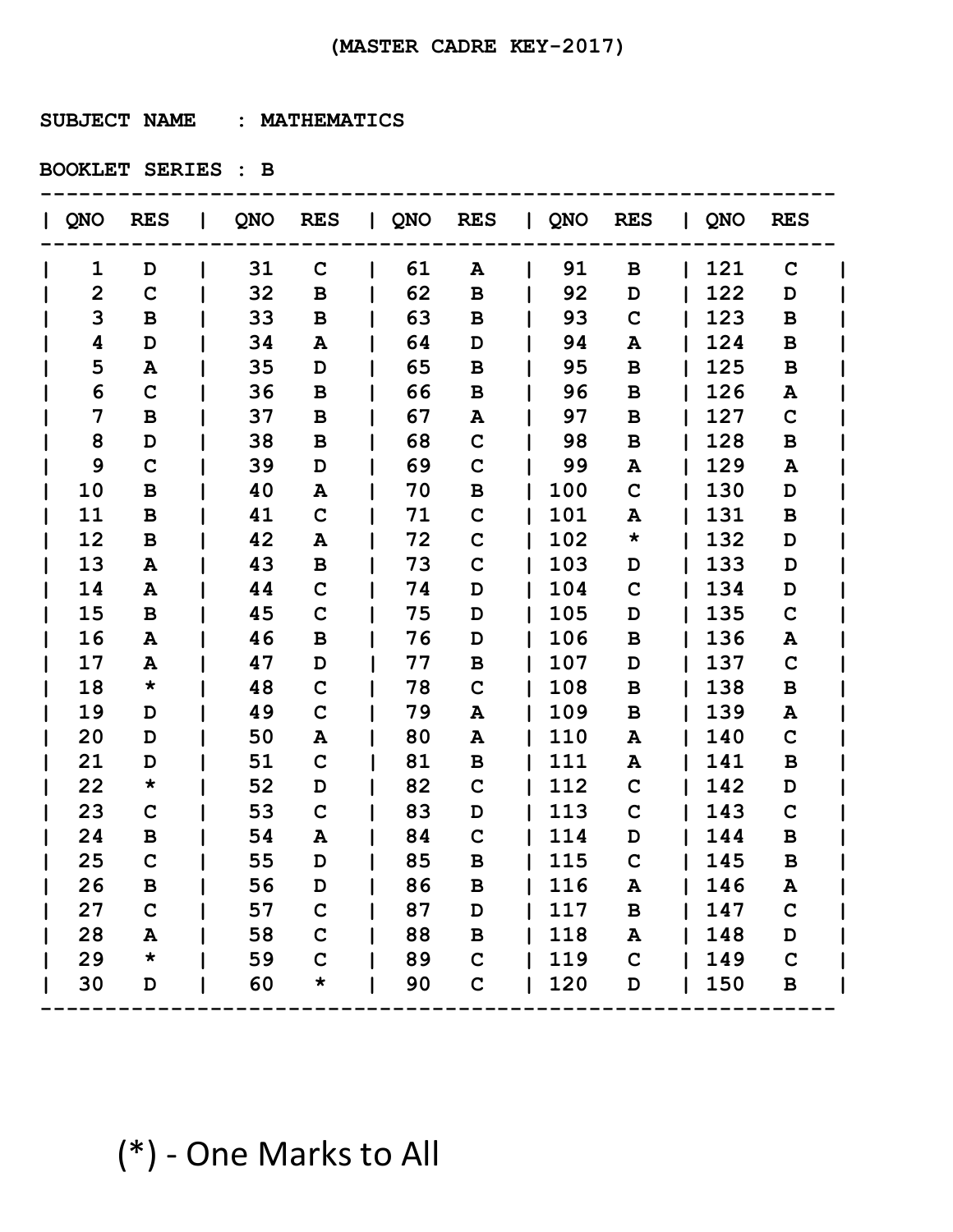**SUBJECT NAME : MATHEMATICS**

**BOOKLET SERIES : C**

| QNO            | <b>RES</b>  |    | QNO RES      | QNO RES |                 | QNO RES |              | QNO | <b>RES</b>  |  |
|----------------|-------------|----|--------------|---------|-----------------|---------|--------------|-----|-------------|--|
| 1              | A           | 31 | $\mathbf C$  | 61      | $\star$         | 91      | D            | 121 | B           |  |
| $\overline{2}$ | B           | 32 | C            | 62      | D               | 92      | D            | 122 | A           |  |
| 3              | $\mathbf C$ | 33 | D            | 63      | $\mathbf C$     | 93      | D            | 123 | A           |  |
| 4              | $\mathbf C$ | 34 | D            | 64      | D               | 94      | $\mathbf C$  | 124 | B           |  |
| 5              | B           | 35 | D            | 65      | B               | 95      | A            | 125 | A           |  |
| 6              | D           | 36 | B            | 66      | D               | 96      | $\mathbf C$  | 126 | A           |  |
| 7              | $\mathbf C$ | 37 | $\mathbf C$  | 67      | B               | 97      | $\mathbf B$  | 127 | $\star$     |  |
| 8              | $\mathbf C$ | 38 | A            | 68      | В               | 98      | Α            | 128 | D           |  |
| 9              | Α           | 39 | A            | 69      | A               | 99      | $\mathbf C$  | 129 | D           |  |
| 10             | $\mathbf C$ | 40 | B            | 70      | A               | 100     | $\, {\bf B}$ | 130 | D           |  |
| 11             | D           | 41 | $\mathbf C$  | 71      | $\mathbf C$     | 101     | D            | 131 | $\star$     |  |
| 12             | $\mathbf C$ | 42 | D            | 72      | $\mathbf C$     | 102     | $\mathbf C$  | 132 | C           |  |
| 13             | A           | 43 | $\mathbf C$  | 73      | D               | 103     | $\, {\bf B}$ | 133 | B           |  |
| 14             | D           | 44 | B            | 74      | $\mathbf C$     | 104     | B            | 134 | $\mathbf C$ |  |
| 15             | D           | 45 | B            | 75      | Α               | 105     | Α            | 135 | B           |  |
| 16             | $\mathbf C$ | 46 | D            | 76      | B               | 106     | $\mathbf C$  | 136 | $\mathbf C$ |  |
| 17             | $\mathbf C$ | 47 | B            | 77      | A               | 107     | D            | 137 | A           |  |
| 18             | $\mathbf C$ | 48 | $\mathbf C$  | 78      | $\mathbf C$     | 108     | $\mathbf C$  | 138 | $\star$     |  |
| 19             | $\star$     | 49 | $\mathbf C$  | 79      | D               | 109     | $\mathbf B$  | 139 | D           |  |
| 20             | A           | 50 | B            | 80      | $\mathbf C$     | 110     | D            | 140 | $\mathbf C$ |  |
| 21             | B           | 51 | D            | 81      | D               | 111     | $\mathbf C$  | 141 | B           |  |
| 22             | B           | 52 | $\mathbf C$  | 82      | B               | 112     | B            | 142 | B           |  |
| 23             | D           | 53 | A            | 83      | B               | 113     | D            | 143 | A           |  |
| 24             | B           | 54 | B            | 84      | B               | 114     | Α            | 144 | D           |  |
| 25             | B           | 55 | B            | 85      | A               | 115     | $\mathbf C$  | 145 | B           |  |
| 26             | A           | 56 | В            | 86      | C               | 116     | B            | 146 | B           |  |
| 27             | $\mathbf C$ | 57 | $\, {\bf B}$ | 87      | B               | 117     | D            | 147 | B           |  |
| 28             | $\mathbf C$ | 58 | A            | 88      | A               | 118     | $\mathbf C$  | 148 | D           |  |
| 29             | $\mathbf B$ | 59 | $\mathbf C$  | 89      | D               | 119     | $\, {\bf B}$ | 149 | ${\bf A}$   |  |
| 30             | $\mathbf C$ | 60 | A            | 90      | $\, {\bf B} \,$ | 120     | $\, {\bf B}$ | 150 | $\mathbf C$ |  |